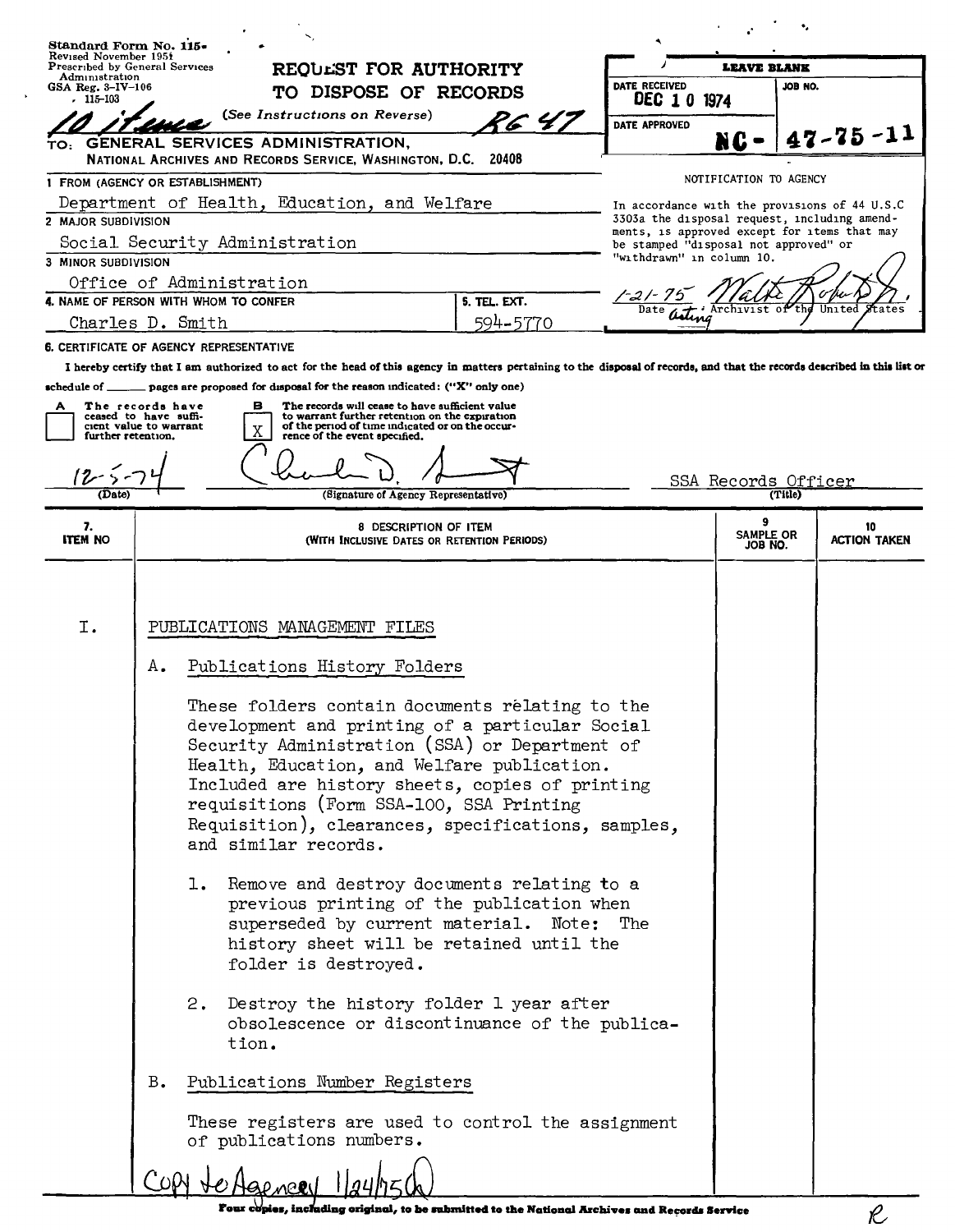$\pmb{\mathsf{b}}$ 

Page \_ of \_\_\_\_\_\_\_ pages

 $\blacksquare$  $\sim$   $\sim$  $\mathbb{C}^2$  $\overline{a}$ 

## REQUEST FOR AUTHORITY TO DISPOSE OF RECORDS-Continuation Sheet

| 7<br><b>ITEM NO</b> |                | 8 DESCRIPTION OF ITEM<br>(WITH INCLUSIVE DATES OR RETENTION PERIODS)                                                                                                                                                                                                                                                     | 9<br>SAMPLE OR<br>JOB NO | 10<br><b>ACTION TAKEN</b> |
|---------------------|----------------|--------------------------------------------------------------------------------------------------------------------------------------------------------------------------------------------------------------------------------------------------------------------------------------------------------------------------|--------------------------|---------------------------|
|                     |                | Destroy individual register sheets when all<br>publications listed thereon are obsoleted or<br>discontinued or when the information has been<br>transferred to a new sheet.                                                                                                                                              |                          |                           |
|                     | $\mathbb{C}$ . | Job Control Records                                                                                                                                                                                                                                                                                                      |                          |                           |
|                     |                | These records are used in controlling the processing<br>of publications printing requests. Included is<br>Form CO-1010, Receipt and Control Log, or its<br>equivalent.                                                                                                                                                   |                          |                           |
|                     |                | Place in an inactive file when all jobs listed on<br>the document have been completed. Cut off inactive<br>file at the close of the fiscal year and destroy<br>1 year thereafter.                                                                                                                                        |                          |                           |
| II.                 |                | DISTRIBUTION MANAGEMENT FILES                                                                                                                                                                                                                                                                                            |                          |                           |
|                     | А.             | Distribution List History Files                                                                                                                                                                                                                                                                                          |                          |                           |
|                     |                | These files consist of documents accumulated in the<br>establishment and maintenance of publication<br>distribution lists. Included are requests to<br>establish a list, notices announcing the list,<br>responses to the notices, samples of items being<br>distributed, address labels, and related<br>correspondence. |                          |                           |
|                     |                | Place in an inactive file upon cancellation or<br>obsolescence of the list. Cut off inactive file<br>at the close of the calendar year and destroy<br>2 years thereafter.                                                                                                                                                |                          |                           |
|                     |                | B. Subscription File                                                                                                                                                                                                                                                                                                     |                          |                           |
|                     |                | This file contains a card for each subscriber to<br>distribution controlled publications. The card<br>gives the name and address of the subscriber and<br>the quantity of publications received by distribution list.<br>Included is Form CO-6040, Publications Received by<br>Mailing, or its equivalent.               |                          |                           |
|                     |                | Destroy when the subscriber no longer requests<br>receipt of distribution controlled publications.                                                                                                                                                                                                                       |                          |                           |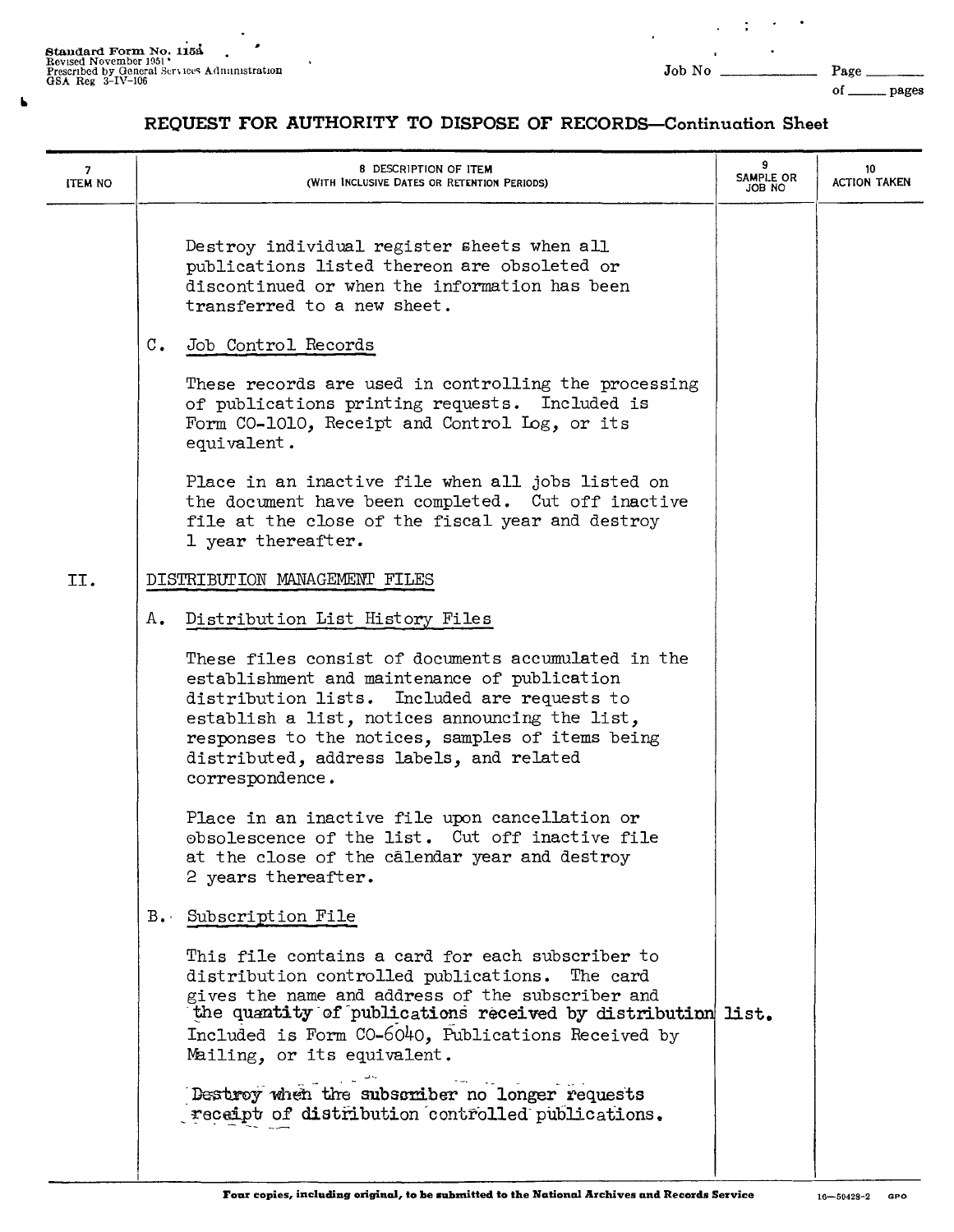$\mathcal{A}$  $\sim$  $\mathbf{r}$ 

## **REQUEST FOR AUTHORITY TO DISPOSE OF RECORDS-Continuation Sheet**

| <b>ITEM NO</b> | 8 DESCRIPTION OF ITEM<br>(WITH INCLUSIVE DATES OR RETENTION PERIODS)                                                                                                                                                                                                                                                                                                 | 9<br>SAMPLE OR<br>ON 8OL | 10<br><b>ACTION TAKEN</b> |
|----------------|----------------------------------------------------------------------------------------------------------------------------------------------------------------------------------------------------------------------------------------------------------------------------------------------------------------------------------------------------------------------|--------------------------|---------------------------|
|                | $\mathbb{C}$ .<br>Publication Distribution Records<br>This file contains a card for each publication under<br>distribution control. Included is Form SSA-6037,<br>Publication Distribution Record; or its equivalent.                                                                                                                                                |                          |                           |
|                | Destroy upon obsolescence or discontinuance of the<br>publication.                                                                                                                                                                                                                                                                                                   |                          |                           |
| III.           | PRINTING MANAGEMENT FILES                                                                                                                                                                                                                                                                                                                                            |                          |                           |
|                | Inhouse Job Files<br>А.                                                                                                                                                                                                                                                                                                                                              |                          |                           |
|                | These files consist of copies of printing<br>requisitions and work order tickets for printing<br>jobs accomplished inhouse. Included are copies of<br>Form SSA-100, SSA Printing Requisition, or its<br>equivalent.                                                                                                                                                  |                          |                           |
|                | Destroy 1 year after the close of the fiscal year<br>in which the job is completed.                                                                                                                                                                                                                                                                                  |                          |                           |
|                | $B_{\bullet}$<br>GPO Job Files                                                                                                                                                                                                                                                                                                                                       |                          |                           |
|                | These files consist of documents relating to<br>printing jobs accomplished through the Government<br>Printing Office (GPO). Included are copies of<br>printing requisitions and specifications, packaging<br>and delivery instructions, samples of the completed<br>product, delivery receipts, and similar records<br>relating to the accomplishment of the job.    |                          |                           |
|                | Destroy 2 years after the close of the fiscal year<br>in which the job is completed.                                                                                                                                                                                                                                                                                 |                          |                           |
|                | $\mathfrak{c}$ .<br>Commercial Job Files                                                                                                                                                                                                                                                                                                                             |                          |                           |
|                | These files consist of documents relating to<br>printing jobs accomplished through a commercial<br>printer. Included are bid memorandums; copies of<br>printing specifications, including Form $GPO-1026(a)$ ,<br>Specifications for Marginally Punched Continuous<br>Forms; printing requisitions, including Standard<br>Form 147, Order for Supplies and Services; |                          |                           |
|                |                                                                                                                                                                                                                                                                                                                                                                      |                          |                           |